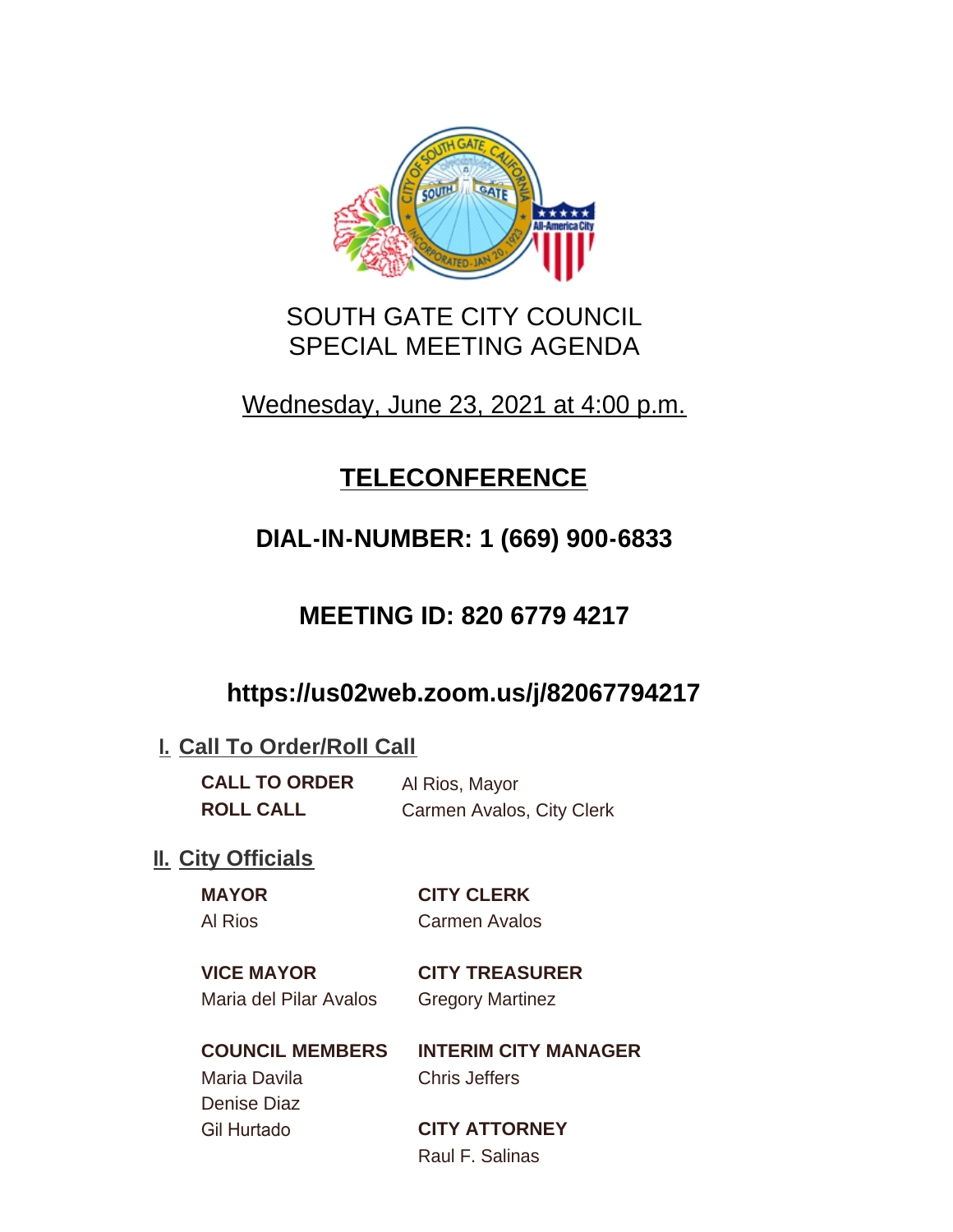#### **COVID 19 Meeting Procedures**

Pursuant to Governor Newsom's Executive Order N-29-20, dated March 17, 2020, members of the South Gate City Council, staff, and the public will participate in the June 23, 2021 meeting via a teleconference. To avoid exposure to COVID-19 this meeting will be held with City Council Members participating via teleconference by calling Dial-in-Number: 1 (669) 900-6833 and Meeting ID: 820 6779 4217 and https://us02web.zoom.us/j/82067794217

#### **Procedure for Participation:**

Any person wanting to participate may request to "speak" on an agenda item. Once acknowledged and authorized by the Mayor the person may speak. Alternatively, any person may submit comments on an item electronically by emailing cavalos@sogate.org. Submissions by email must be received *45 minutes* prior to the posted start time of the meeting if emailing subject/public comment. *All emails will be made part of the record, copies to City Council and filed.*

Subject line should read: **COMMENTS FOR ITEM \_\_\_\_\_, MEETING OF JUNE 23, 2021**.

Please note, you will enter the meeting muted, but if you want to comment on an Agenda Item or during the public comment portion of the Agenda, raise your hand or press \*9 at the appropriate time indicated by the Mayor. When you are selected to speak, you will hear that you are unmuted, this is the time to make your public comments. Your patience with these changes is appreciated as the City adjusts to new ways of conducting business during the COVID-19 pandemic. Thank you.

**Accessibility:** Reasonable accommodations for individuals with disabilities will be handled on a case-by-case basis and in accordance with the Americans with Disabilities Act and Governor Newsom's Executive Order N-29-20. Please call the Office of the City Clerk at 323.563.9510.

#### **Meeting Compensation Disclosure III.**

Pursuant to Government Code Section 54952.3: Disclosure of